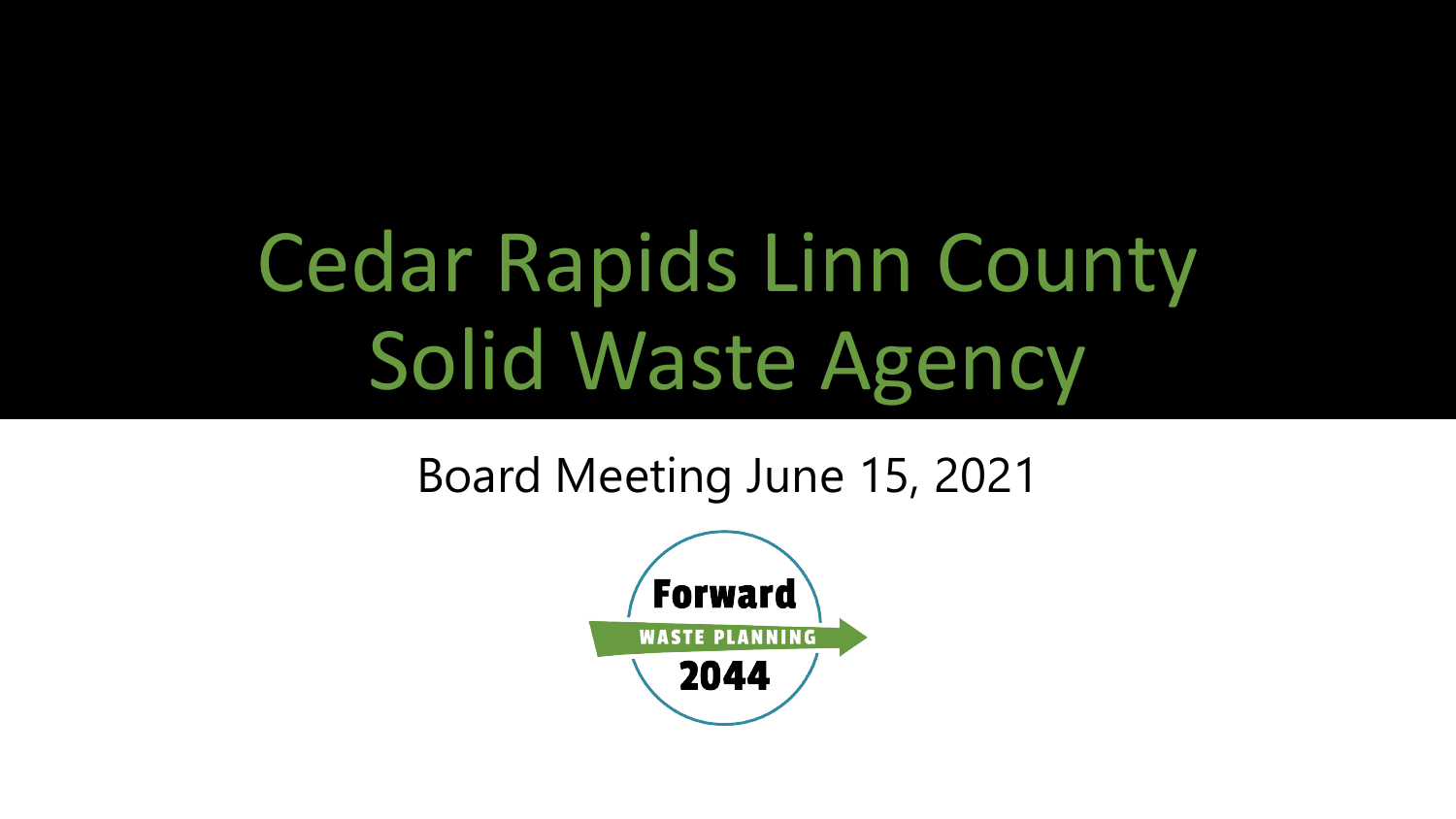## The Purpose

Created in 1994 via 28E Agreement between the City of Cedar Rapids and Linn County

Created with a 50-year charge to provide integrated solid waste management for its Members and Associate Members

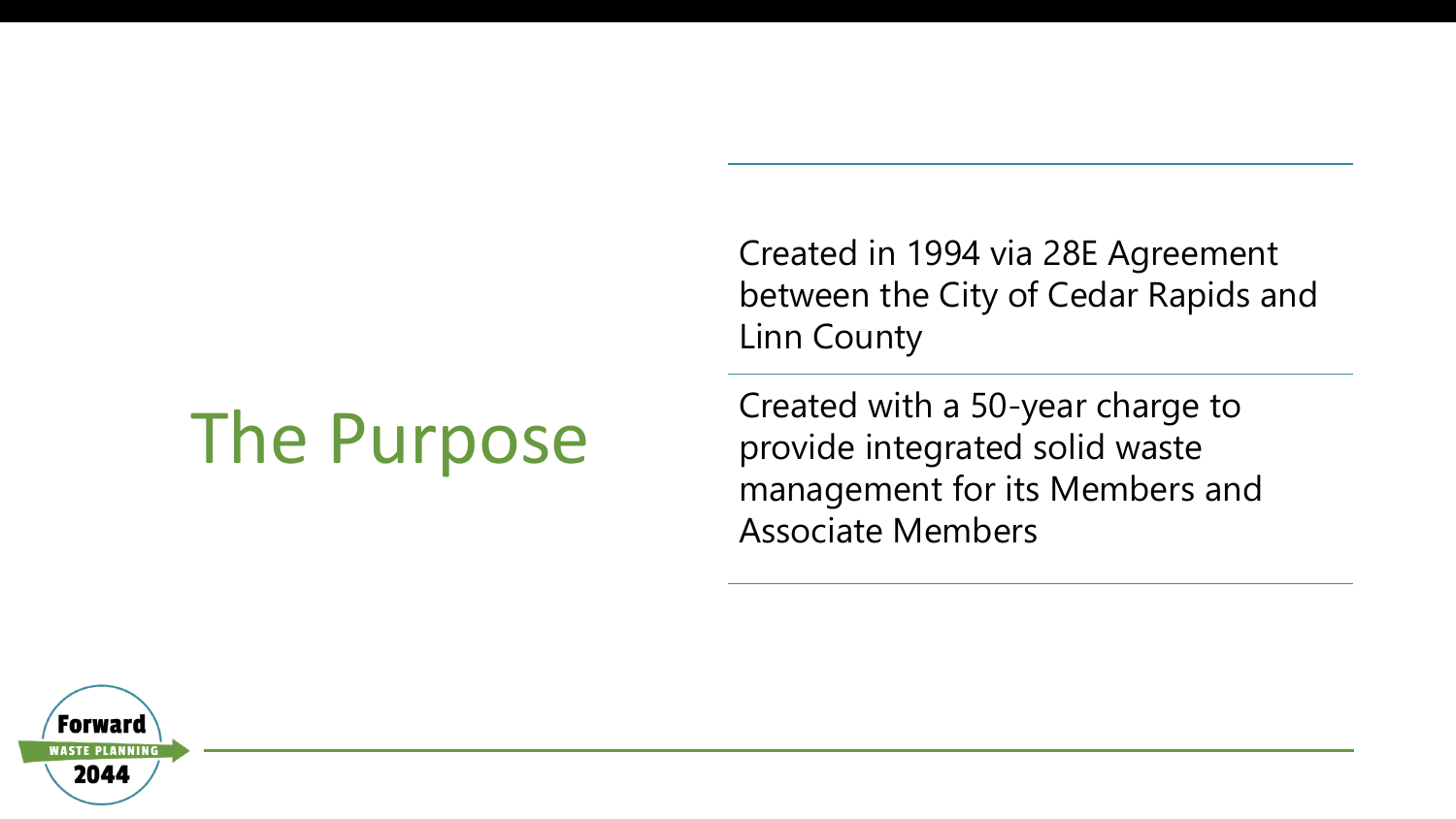The 28E Agreement does not contemplate Agency existence beyond June 30, 2044

28E Agreement After June 30, 2044, the Board's power is limited to actions necessary to accomplish the closure objectives

The term of the 28E Agreement may be extended by an amendment from the Members

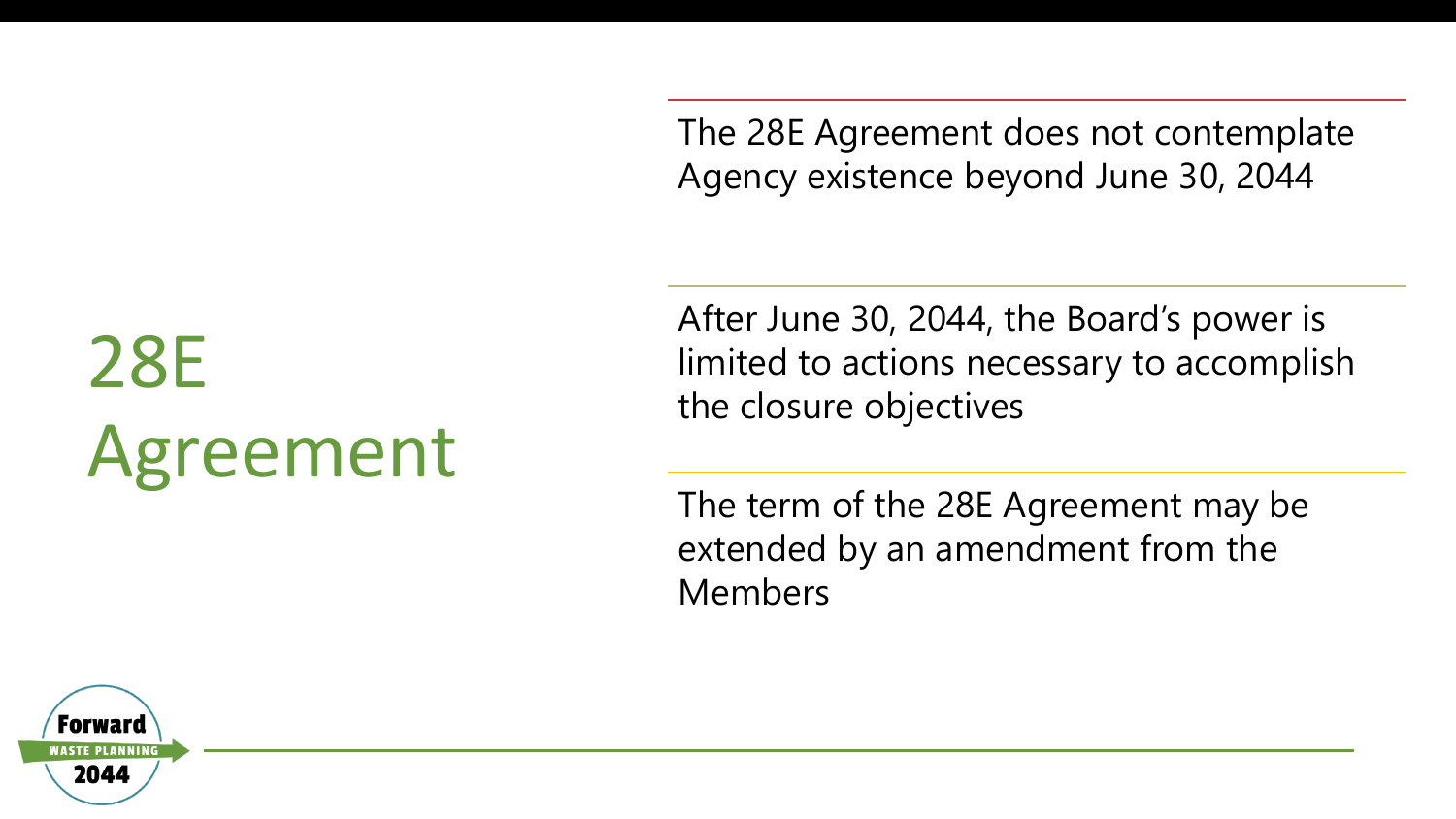# City of Cedar Rapids City Council

## Members

# Linn County Board of Supervisors

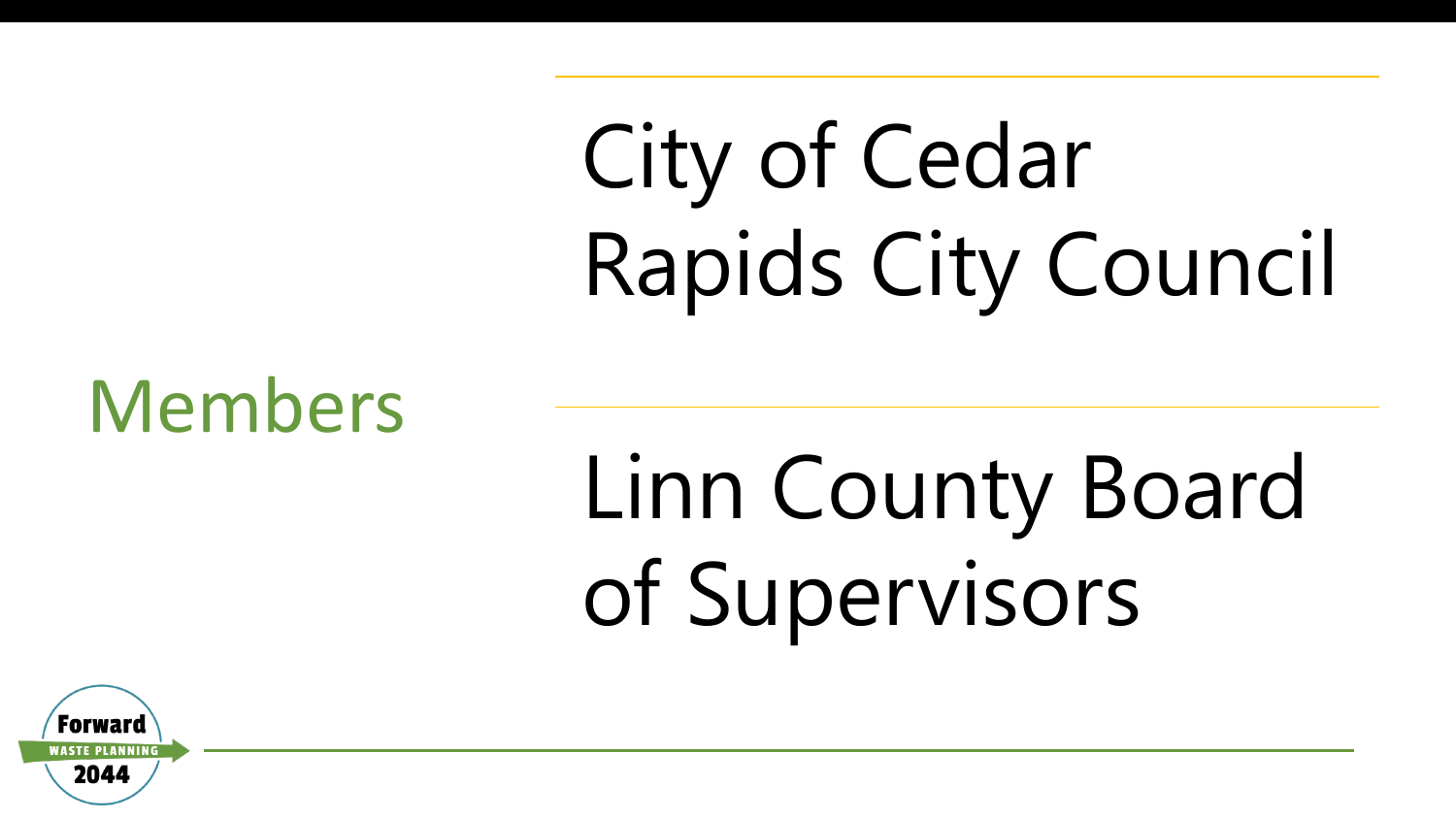28E Agreement provides that the Members may by separate agreement assume the closure and post-closure obligations of the Agency themselves or delegate to another entity.

Example: The closure post closure obligations of Mount Trashmore may be assumed by the City of Cedar Rapids, Linn County or another entity. By amendment of the 28E Agreement Mount Trashmore could be transferred now.



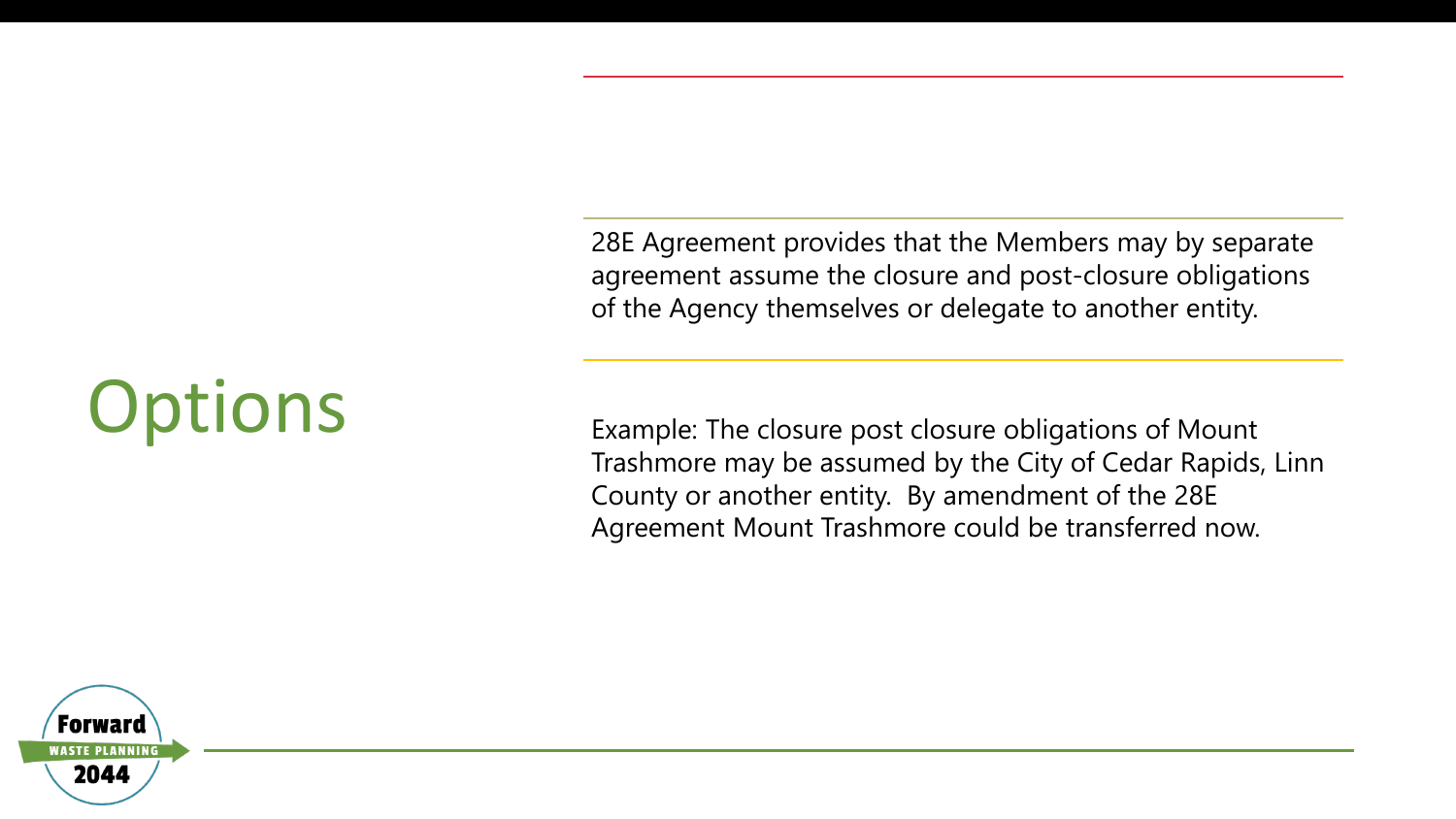## Automatic Termination June 30, 2044

Assets and Liabilities will be divided up among the Members in proportion to their respective populations

- City of Cedar Rapids 133,562 (2019) 59%
- Linn County 226,706 133,562 = 93,144 (2019) 41%

Example: Agency assets and liabilities in 2044 =\$26M

- City of Cedar Rapids = \$15.8M
- Linn County =\$10.2M

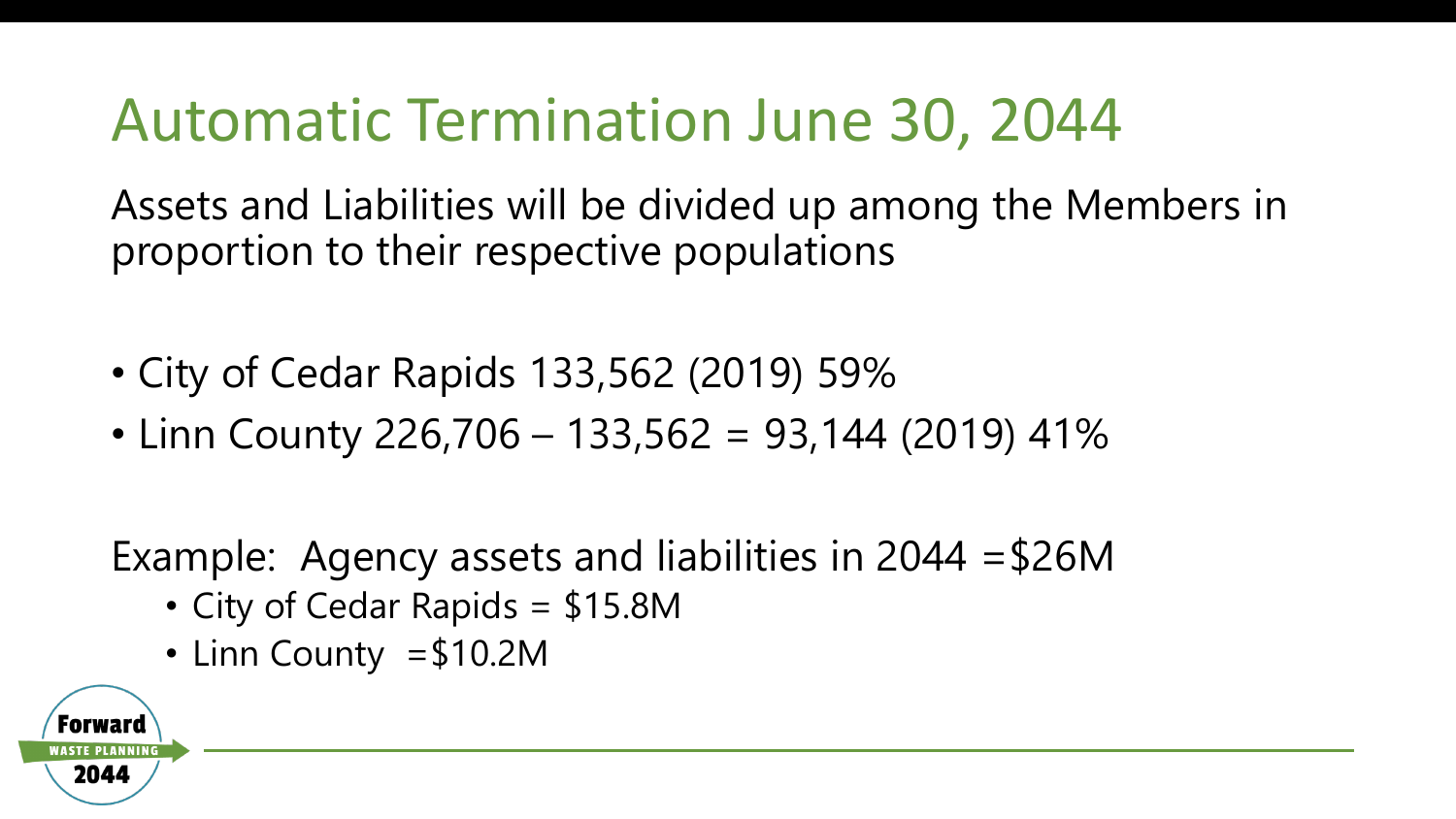### Agency's Mission Statement

Ensuring the health, safety and welfare of the community through cost-effective and environmentally sound practices for management of solid waste generated in Linn **County** 



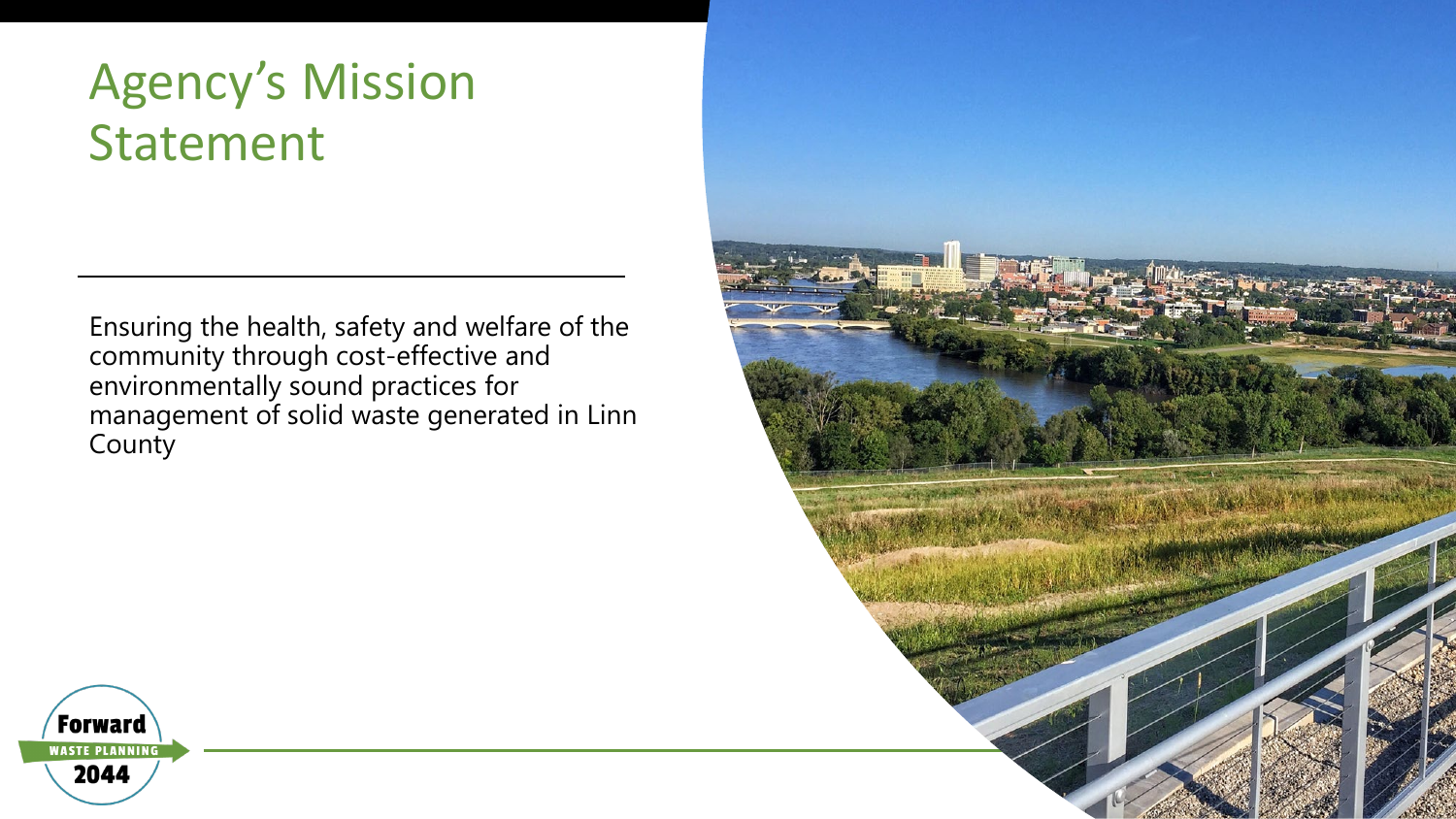## Integrated Solid Waste Management

#### **Agency Services**

- Landfill Disposal
- Compost Facility
- Resource Recovery/Recycling
- Household Hazardous Waste
- Special Waste
- Liquid Waste
- Electronics, Bulbs & Batteries
- Tires, Appliances, Metal

#### **Programs**

- Recreation Mount Trashmore
- Education
- Environmental projects
	- Renewable Energy -Miscanthus
	- Water Quality Indian Creek
	- Wetlands
- Landfill Gas to Energy
- Free Stuff Room Reuse

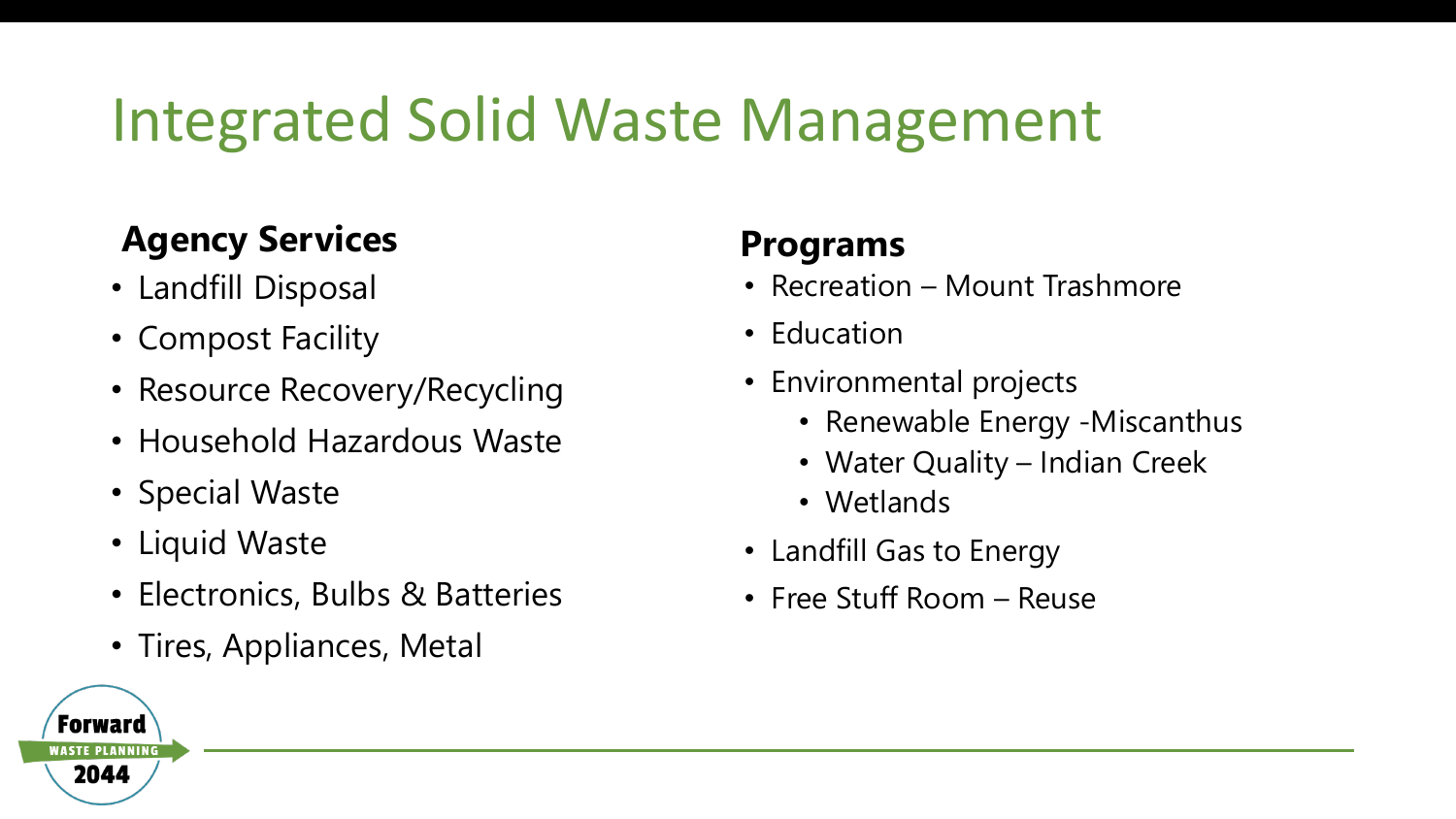#### Service Area



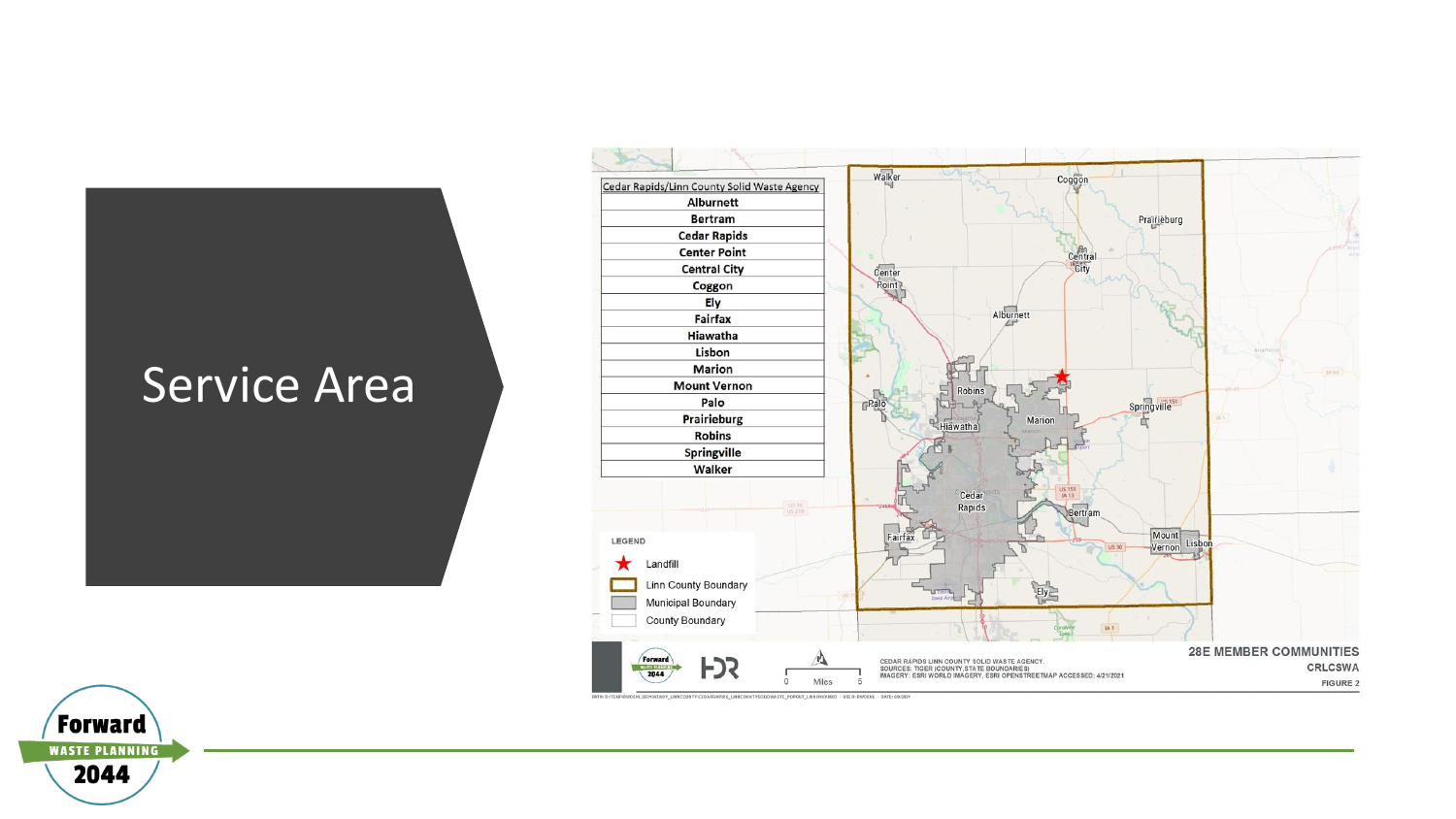## Duties of cities and counties Iowa Admin. Code R.567-101.4

- Provide for integrated solid waste management services for waste generated within their jurisdiction. The integrated solid waste management system must be designed to meet the state's waste reduction and recycling goals.
- State goal is 50% diversion from landfill

Public/Public Public/Private

**OPrivate** 

Forward

2044